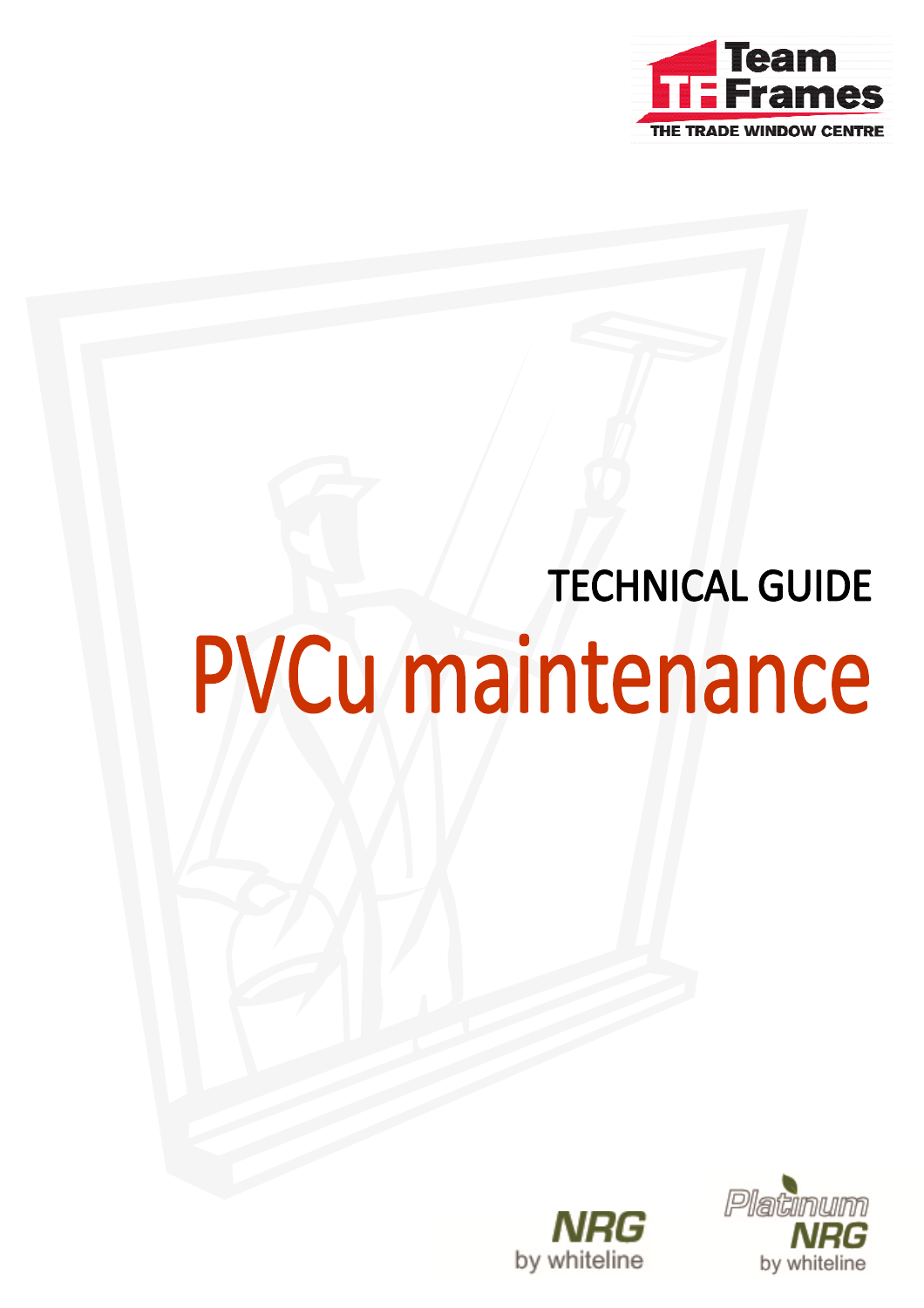

**Although replacement PVCu window and door products are predominantly maintenance free, the following guidelines should ensure that you receive many years of trouble free service**

## **CLEANING:**

PVCu Frames—White

Under normal circumstances the washing down of window and door profiles with diluted washing up liquid and water will suffice. However, where more stubborn marks or a build up of atmospheric grime exist, a non‐abrasive cleaner specifically designed for PVCu profile should be used.

Apply the cleaner to the affected area using a dry cloth. Use sparingly applying gentle pressure in small circular motions Buff back to a shine.

PVCu Frames—Woodgrain

Use only diluted washing up liquid and water.

NB. Under no circumstances use any other cleaner than those advised by Team Frames (Ashford). Other cleaners not recommended may have an adverse effect on the surface finish of your windows and doors.

## **LUBRICATION**

Due to normal operation and atmospheric conditions, the moving mechanical parts of the windows and doors may require lubrication.

Keep plates, locks and hinges of both windows and doors will benefit from a light application of silicon spray to the contact area of moving parts.

As a general rule, lubrication should be required once every 12 months on usage.

NB. Under no circumstances attempt to dismantle any components. If you require further assistance please contact Team Frames (Ashford).

## **FRICTION STAY ADJUSTMENT**

The majority of opening windows are fitted with a friction stay which is a type of stay that controls the opening of the window itself. This is factory set so that the window neither